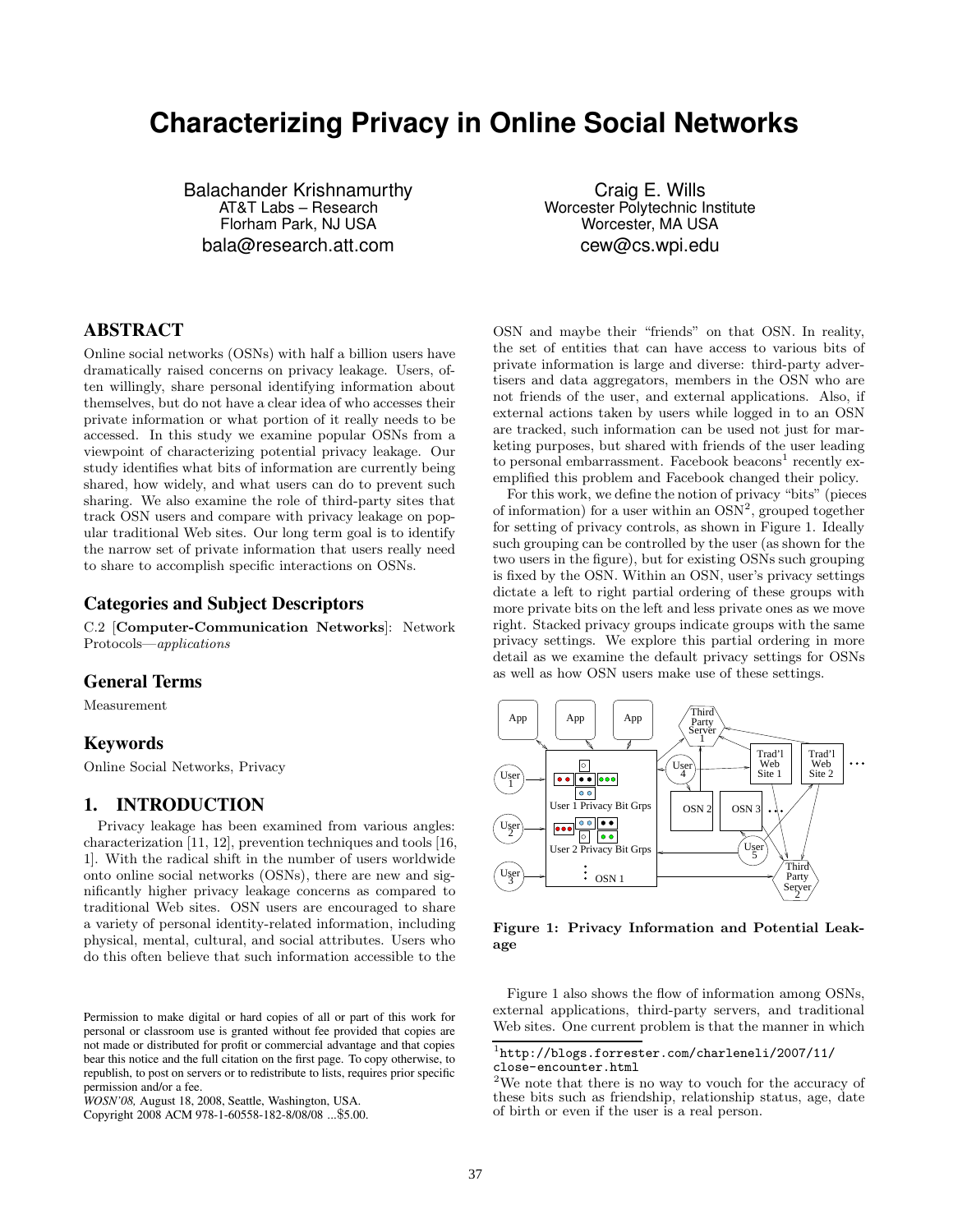private information is gathered by the various entities is often hidden. It is difficult for the user to know and control the various entities who can gain access to their information and to limit in such a way that it does not erode their ability to take full advantage of the various features of the OSN.

On some OSNs, such as Facebook, the choice varies from fine-grained settings for some features, to all or nothing in others. For example, when an external application is added by a user, the user must grant access to all of one's information to use the application. This is true even when the external application may need only a few relevant bits of private information or none at all. The granularity with which consent to access private information can be withheld is an important notion that we examine. Our goal is to see how to reduce privacy leakage while still enabling access to all the features of a OSN including use of external applications.

We also examine how OSNs group and provide a range of privacy settings for these bits. We study the default privacy settings for a variety of popular OSNs and if/how users modify them. The two dominant OSNs, Facebook and MySpace, account for a large portion of the market share [8, 13]. Other popular OSNs we examine include Bebo, Digg, Friendster, Hi5, Imeem, LiveJournal, Orkut, Xanga, as well as the smaller and newer micro-content network Twitter.

For these OSNs we characterize and study privacy, along with its potential for leakage by examining the bits of private information that a user supplies. We look at the allowable and default options for controlling what other OSN parties that can access the private information. We also study the involvement of third-party advertisers and data aggregators in tracking the actions of a user interacting with a OSN.

Section 2 describes the various bits of private information associated with user accounts on OSNs and who can access them. Section 3 examines if users change their privacy settings when allowed. Section 4 studies the role of thirdparty domains in aggregating user-related data and contrast it with their role in traditional Web sites. Section 5 looks at how privacy protection could be provided in OSNs by tailoring the actual privacy bits needed for specific interactions on OSNs. Section 6 presents related work and the concluding Section 7 includes future work.

#### 2. USER PRIVACY CONTROLS

Figure 1 shows different bits of privacy information of varying types associated with user accounts. While terminology varies across OSN sites, such privacy bits are generally grouped to set privacy controls as follows:

Thumbnail A brief profile containing privacy bits with at least a user name (first and at times last name), and photo. A thumbnail is often the least private user information in an OSN.

Greater Profile This group has additional information: interests, relationships and other bits that a user is willing to provide. Protection settings for these additional bits of a user profile typically are through a separate privacy setting. List of Friends The list of friends of a user where friendship requires agreement by the befriended user. Although a specific piece of information, this is often its own group with its own privacy setting.

User Generated Content Content added by the user such as photos, videos, comments and links. Not all OSNs provide separate privacy settings for controlling this group.

Comments Status updates, comments, testimonials and tags about the user or user content.

Although we have enumerated five groups above, it is conceivable that these may be teased apart into additional groups or merged into fewer groups. Coarser the granularity the harder it is to provide tailored privacy control.

OSN sites typically grant privileges to view these groups of information to three entities: the user, the user's friends or to all users. For example, for User 1 in Figure 1 the privacy groups from left to right could correspond to a group of bits only viewable by the user, followed by three groups viewable to the user's friends and a group viewable by all users. Some sites define an additional access level that includes more users than friends, but not all users of the site. For example, Facebook allows viewing privileges to be granted to the members of a user's networks, which include geographic regions, schools, and work. MySpace allows viewing to be granted for users 18 years or older. Bebo allows viewing of information for a user-defined age range. Orkut, Friendster and Facebook (recently added) allow viewing privileges to be assigned to friends of friends. Separate from these privileges assigned to a party of users, many OSNs also allow them to be denied to specific users.

As an example, Table 1 shows the allowable privacy settings for viewing different privacy bit groups in Facebook and MySpace. We study how these settings are used in practice in Section 3. A "◦" indicates that it is possible to allow the given party to view the information in the privacy bit group while a "-" is used to indicate that it is *not* possible. So Table 1 shows the additional privacy bits that are part of a Facebook user's Greater Profile (referred to simply as Profile in Facebook) can be set to be viewable by the user's friends, friends of friends, or set to the user's friends and users in the same network. Note that user generated content is also included in this group for Facebook. It is not possible to grant this privilege to all users nor restrict it to only oneself. A box around an option  $(\overrightarrow{\circ})$  indicates the default value for a setting. Thus, "friends $\overline{h}$ -networks" is the default Facebook setting for viewing a user's greater profile.

Table 1: OSN Privacy Settings for Viewable Information

| Facebook                       |   |              |                                         |              |         |  |  |  |  |  |
|--------------------------------|---|--------------|-----------------------------------------|--------------|---------|--|--|--|--|--|
|                                |   |              | Friends of $\overline{\text{Friends+}}$ |              |         |  |  |  |  |  |
| Privacy Bit Group Self Friends |   |              | Friends                                 | Networks All |         |  |  |  |  |  |
| Thumbnail                      |   | Ω            | ∩                                       |              |         |  |  |  |  |  |
| Greater Profile                |   | ∩            | ∩                                       | $\circ$      |         |  |  |  |  |  |
| List of Friends                |   | $\circ$      | ∩                                       | $\Omega$     |         |  |  |  |  |  |
| User Gen. Content              |   | $\circ$      | $\Omega$                                | $\circ$      |         |  |  |  |  |  |
| Comments                       | O | O            | O                                       | $\circ$      |         |  |  |  |  |  |
|                                |   |              |                                         |              |         |  |  |  |  |  |
|                                |   | MySpace      |                                         |              |         |  |  |  |  |  |
|                                |   |              | Friends of Friends+                     |              |         |  |  |  |  |  |
| Privacy Bit Group              |   | Self Friends | Friends                                 | Age>18       | All     |  |  |  |  |  |
| Thumbnail                      |   |              |                                         |              |         |  |  |  |  |  |
| Greater Profile                |   | $\circ$      |                                         |              | $\circ$ |  |  |  |  |  |
| List of Friends                |   | $\Omega$     |                                         |              | $\circ$ |  |  |  |  |  |
| User Gen. Content              |   | $\Omega$     |                                         | ∩            | റ       |  |  |  |  |  |
| Comments                       |   | O            |                                         |              |         |  |  |  |  |  |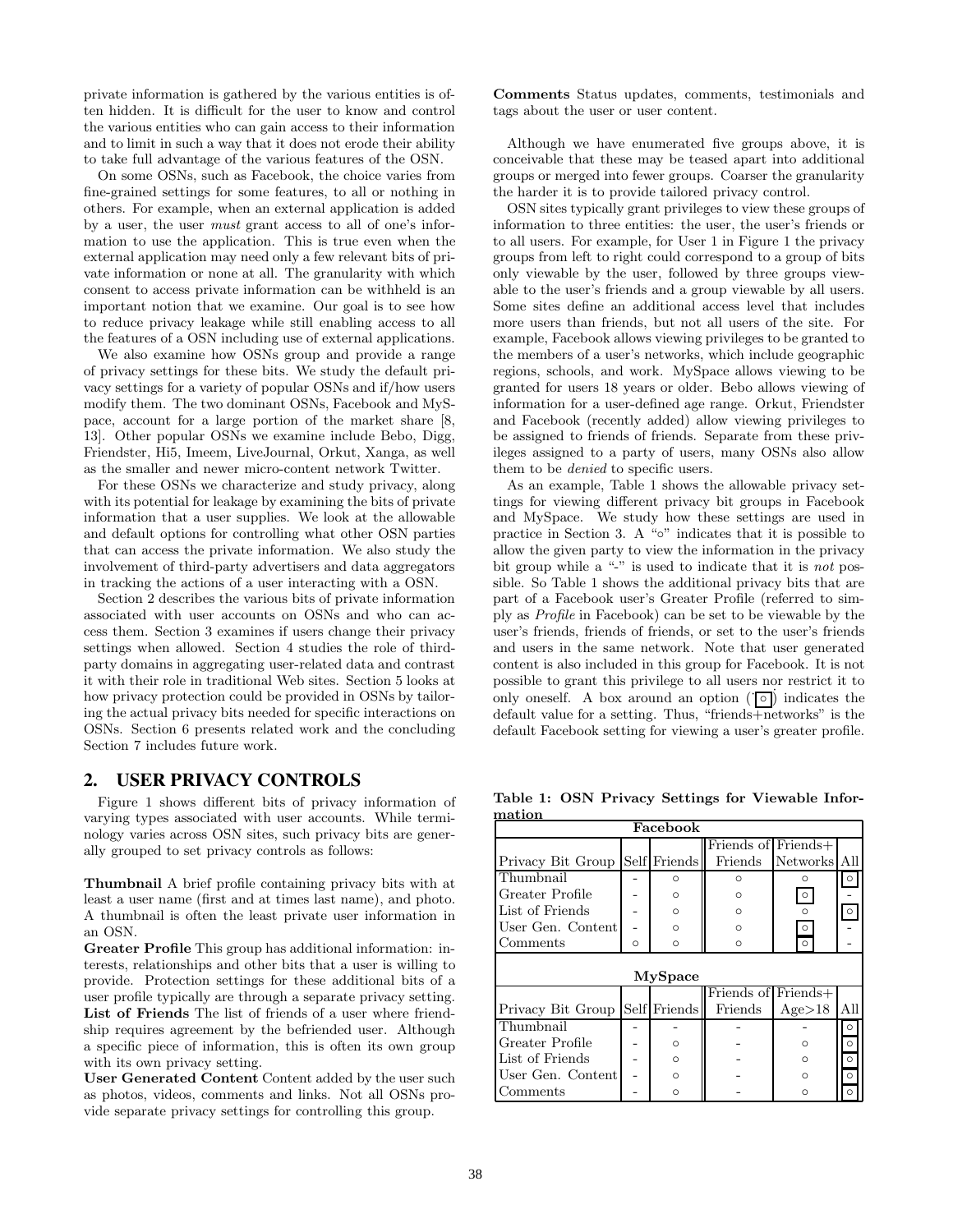The privacy settings in Table 1 show that the networks concept is important to privacy control for Facebook. By default, information in a user's profile/content, and comments (as on a user's "Wall") are viewable by any other user in the user's networks. Facebook also allows a user to designate a primary network and limit access to information for friends and users in the primary network. Facebook provides some controls on who can join a school network (via age claims and needing to be befriended by someone in that school network), college and work networks (via email address in those domains), but there is no control on who may join a regional network. In addition, the thumbnail profile and list of friends for all Facebook users is publicly available to all other Facebook users. As shown in Table 1 all of these settings can be changed via the Facebook interface, but the default settings allow any user to gain access to all information about another user on Facebook. Columns to the right of the double vertical line are particularly problematic for privacy as these are situations where a user is not able to control which users are able to view the given information. The only exception is that Facebook imposes age restrictions that are not explicitly documented on their Web site, but we have observed it and it has been reported [15]. These restrictions prohibit users over 18 years of age from viewing profiles of users under age 18 and vice-versa, unless the users are friends. However, these restrictions do not hide a user's list of friends from other users across this age divide.

Table 1 shows that MySpace uses similar permissive defaults in terms of access to a user's information—all users have access to all other user's information. There is no way to even limit the visibility of a user's thumbnail profile. MySpace uses coarse-grained privacy controls where a single setting controls access rights for all other rows in Table 1—in terms of Figure 1 all privacy bits other than the thumbnail are combined in the same privacy bit group. The range and coarseness of privacy controls for Bebo are the same as MySpace except that instead of fixing the age limit of 18, Bebo users can specify an age range to use as a level for granting access. In addition, Friendster, Hi5, and Xanga are similar except they do not have an extra access level. Imeem and LiveJournal allow a user's profile to always be viewable by all users. Twitter has a single privacy setting to control which decides who can see their status updates, location, or biographical information. Digg allows viewing of some bits in the profile and comments to a user to be controlled. Orkut actually restricts the default settings for some parts of the greater profile to be only viewable by friends.

In summary, the privacy groups for OSNs are large with many bits controlled with a single setting, OSNs do not provide any range of privacy settings for some of the privacy groups, and all OSNs have permissive default settings that allow viewing privileges to more users than just friends. The end result is that by default a user does not control who has access to their information on these sites unless they explicitly control their privacy settings.

# 3. USER PRIVACY SETTINGS

The default privacy settings for OSNs are permissive in allowing strangers in an OSN to access user's information. We now examine the extent to which users change their privacy to more restrictive settings. A 2005 study found that only 1.2% of college Facebook users at CMU changed the searchability of their thumbnail profile (first row in Table 1) and only 0.06% changed their profile visibility (second row) [7]. More recently, it was reported that 75% of 200 users in the Facebook London regional network have their full profile viewable by other users in the network [14].

We studied privacy settings for Facebook and MySpace, the two dominant OSNs, as well as Bebo and Twitter for which obtaining settings was available to us. A crawl carried out for a different study [9] of over 67000 Twitter users found that more than 99% had retained the default privacy setting whereupon their name, list of followers, location, Web site, and biographical information are visible.

For MySpace, we examined the percentage of users that allowed their profile to be viewable—the default setting. A user in MySpace is assigned a numeric userid that is used for viewing their profile (both the thumbnail and greater portion). We generated 5000 random numeric userids in an observed range of valid userids and in February 2008 retrieved their corresponding user profiles. We obtained profile information for 3851 valid userids, of which 79% (3046) of users retained their default setting that their profile, friends, comments and user content were viewable.

We studied Bebo likewise, but instead of random userids we examined the profiles of users who were members of interest groups within Bebo. Again in February 2008, we found 80% of the Bebo users we examined allowed their profile, friends, comments and user content to be viewable.

We took a different approach to study Facebook, using its 506 regional networks (circa April 2008) that represent geographical areas. We did this because Facebook restricts public profile viewing to users in the same network and there are fewer controls on who can join a regional network, although a user can only be a member of one regional network at a given time. In the U.S., the 272 regional networks correspond to cities but often they include users who may live nearby. Outside the U.S., the 234 regional networks correspond to cities in Canada and U.K., but to countries elsewhere. Table 2 shows the 20 U.S. and Table 3 the 18 non-U.S. regional networks studied during April 2008.

Our choice of regional networks was done to meet three criteria: first we wanted both large and small regional networks in terms of number of users; second we sought some degree of geographical diversity in the U.S.; and third we tried for linguistic and cultural diversity in the non-U.S. regions. We began with a four-part size-based separation and then chose within each size range cities (for U.S.) and countries (for non-U.S) balanced by size as well as geographic (for U.S.) and linguistic/cultural diversity (for non-U.S.). Although our sample may not be truly representative of the global community of Facebook users, we believe it represents a broad cross-section of regional networks.

We used the random network browsing feature of Facebook which returns thumbnails for up to ten random users on each retrieval. All retrievals were made by an over 18 user who is a member of the regional network being tested. Along with the thumbnail for each user, the search returns HTML links to view the profile and view friends of the user, if the user's privacy setting allowed it. Based on default settings, viewing the profile is allowed for all users in the same network while viewing of friends is allowed for all Facebook users. We made 200 successive retrievals for each regional network; up to ten users are returned each time. Users who have changed their thumbnail privacy setting to not be viewable by their network will not be found by this approach,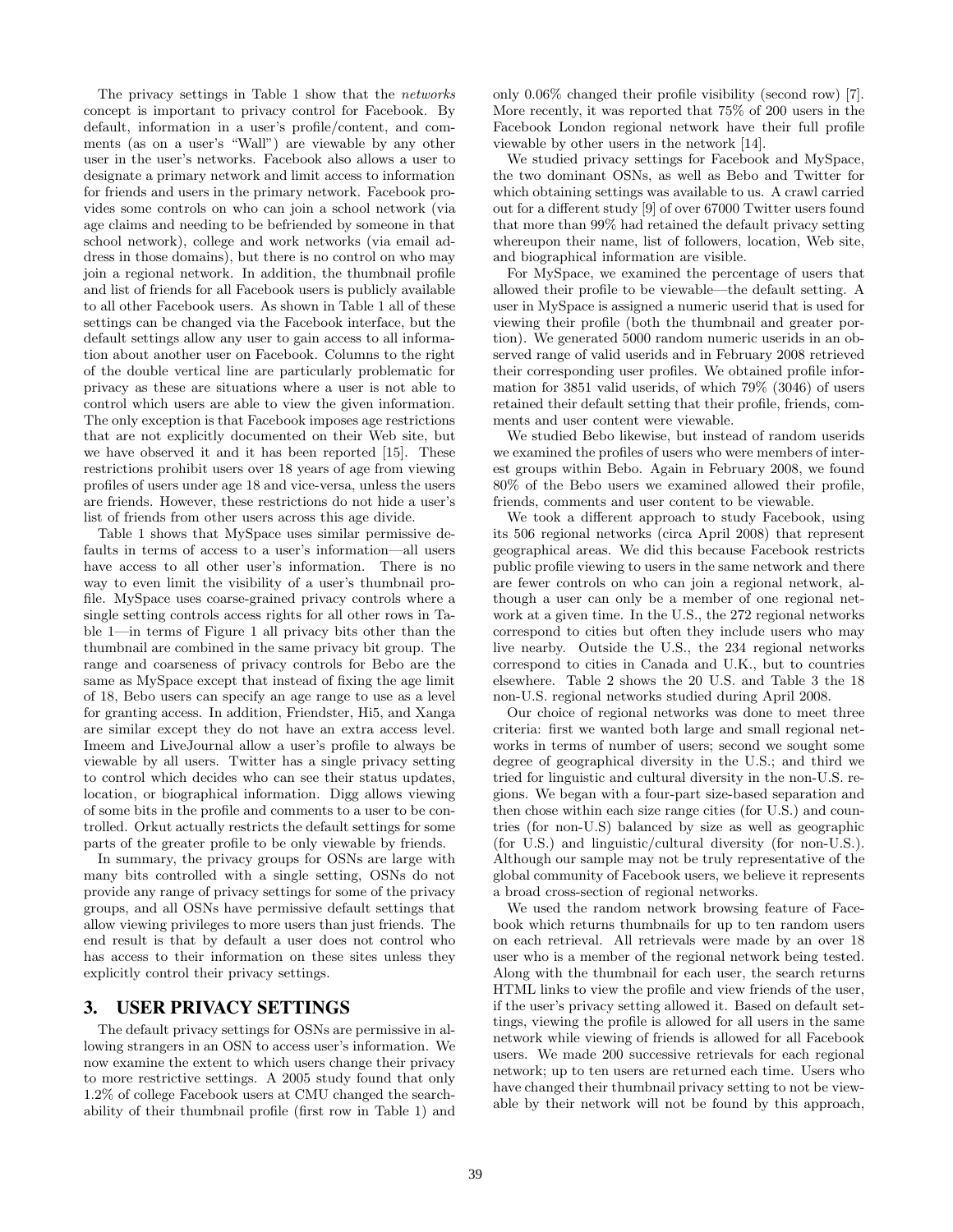but [7] found only 1.2% had changed this setting. Due to the repeated random sampling duplicates occurred and were eliminated in the analysis. We also eliminated cases where viewing profiles of users apparently under 18 (surmised if a high school student had not yet graduated) were disallowed because of Facebook's restriction.

Our 20 U.S. regional networks and their privacy settings results are listed in Table 2 in decreasing order of the number of network users as reported by Facebook. All results represent at least 1600-1700 users after elimination of duplicate entries. This sample size results in a 2-2.5% error margin with a 95% confidence level.

Table 2: Privacy Settings in U.S. Facebook Regional **Networks** 

|                 |             | %View |     |                   |             | %View |      |
|-----------------|-------------|-------|-----|-------------------|-------------|-------|------|
| Regional        | $Users$ Pro |       | Fri | Regional          | Users $Pro$ |       | Fri  |
| Network         | ΈC          | file  |     | ends Network      | ſΚ          | file  | ends |
| New York.NY     | 866         | 53    | 78  | Syracuse, NY      | 54          | 75    | 90   |
| Chicago, IL     | 649         | 54    | 78  | Worcester, MA     | 45          | 77    | 94   |
| Los Angeles, CA | 595         | 62    | 82  | Peoria.IL         | 44          | 77    | 93   |
| Atlanta, GA     | 390         | 56    | 82  | Boise.ID          | 36          | 83    | 96   |
| Dallas/FW, TX   | 336         | 63    | 84  | Tupelo, MS        | 29          | 76    | 98   |
| Seattle, WA     | 210         | 64    | 83  | La Crosse, WI     | 25          | 71    | 94   |
| Sacramento, CA  | 99          | 76    | 90  | Monroe, LA        | 21          | 79    | 98   |
| Des Moines, IA  | 83          | 67    | 85  | Ithaca,NY         | 17          | 78    | 95   |
| Okla City, OK   | 80          | 71    | 87  | Abilene, TX       | 10          | 82    | 97   |
| Greenville, SC  | 66          | 72    | 90  | $\alpha$ sper, WY | 6           | 84    | 99   |

The results in Table 2 show a negative correlation between network size and percentage of users with viewable profiles ranging from 53% for Chicago to 84% for Casper with a strong linear correlation coefficient of  $r = -0.88$ . Similarly the percentage of users who allow their friends to be viewed is even higher and also shows a negative correlation with network size at  $r = -0.85$ . We do not know the reason for this strong negative correlation without surveying user attitudes, but hypothesize that users in smaller networks are less concerned in making private information available.

We used the same methodology to study results for non-U.S.-based regional networks. The results, shown in Table 3, show a similar negative correlation with network size as found in the U.S. results, with  $r = -0.80$  for viewable profiles and  $r = -0.86$  for viewable friends. However it is interesting that the correlation still holds across the many cultures that these networks represent. The London value of 51% of users with a viewable profile is lower than what had been reported in a smaller study last year [14].

Table 3: Privacy Settings in Non-U.S. Facebook Regional Networks

|              |             | %View |     |              |                |      | $\%$ View |
|--------------|-------------|-------|-----|--------------|----------------|------|-----------|
| Regional     | Users   Pro |       | Fri | Regional     | Users $Pro$    |      | Fri       |
| Network      | (K)         | file  |     | ends Network | 'K             | file | ends      |
| London       | 2486        | 51    | 76  | Brazil       | 118            | 87   | 96        |
| Australia    | 2015        | 63    | 83  | Edinburgh    | 98             | 75   | 93        |
| Turkey       | 1866        | 50    | 76  | South Korea  | 71             | 79   | 88        |
| South Africa | 646         | 65    | 88  | Jamaica      | 41             | 72   | 91        |
| India.       | 633         | 68    | 86  | Iceland      | 28             | 84   | 97        |
| Hong Kong    | 520         | 59    | 82  | Iran         | 21             | 91   | 97        |
| Mexico       | 448         | 73    | 90  | Algeria      | 10             | 92   | 98        |
| Singapore    | 382         | 70    | 88  | Angola       | $\overline{2}$ | 91   | 98        |
| Greece       | 241         | 70    | 91  | Nauru        | 0.2            | 93   | 96        |

The results in both tables show that users appear to place a higher value on the privacy of their profile information

compared to their list of friends. We say apparently because these two settings are not set in the same place within the Facebook user interface and so differences may be due to interface issues. As shown in Table 1, another privacy control setting in Facebook determines who is allowed to view a user's Wall of comments. Instead of being available as a separate setting, it is a subset of the View Profile setting—so it can only be applied as a further restriction. We examined this setting for a portion of the U.S.-based regional networks in our study. In the New York region we found 79% of those with a viewable profile (42% of all users) allowed their Wall to be viewable to anyone in the network. It was 83% (53%) for Seattle and 95% (73%) for the Worcester region. A user's Wall is thus the most protected privacy bit in Facebook, although this is necessarily so by its inclusion within the View Profile setting for a user.

In summary our results show that while there is now some use of privacy settings by OSN users, there is still a significant portion of OSN users who have not changed their permissive settings and allow unknown users to view private bits of information. We did find a consistent negative correlation between the use of privacy settings and network size across both US and non-US-based regional networks.

# 4. USE OF THIRD-PARTY DOMAINS

Beyond revealing private information to other users within an OSN, another potential source of privacy leakage is the tracking of user actions by third-party advertisers and data aggregators. In prior work, we defined and measured the privacy footprint for a collection of roughly 1000 popular traditional Web sites [11]. This privacy footprint is the set of interactions formed when user retrievals of first-party Web pages cause retrievals of objects from, often hidden, thirdparty domains<sup>3</sup> as shown in Figure 1. These third-party domains often act as aggregators of a user's traversals on the Web. We found a large number of associations between first-party sites via shared third-party aggregation domains.

A natural follow-on question to this previous work is to ask to what extent these third-party domains are used by OSNs. These domains are particularly troubling for privacy with OSNs because unlike most Web sites, users login to OSN sites and store personal information about themselves on these sites. If OSN sites are also making use of third-party domains that are tracking user visits to these and other Web sites then there is an even greater potential for privacy loss. Previous work does conjecture that thirdparty aggregation will be used less for OSNs because they encourage users to "live" on their site [3].

In order to measure the use of third-party domains, we first established a set of actions to take for each of the OSNs in our study. These actions are not exhaustive for any of the OSNs, but represent common actions of a user while interacting with each OSN site—whether they be interacting with friends on Facebook or viewing a comment made by a user on Digg. The specific set of actions used for each OSN site, which we refer to as a session, is:

- 1. Login to site with account/password.
- 2. View friends or user contributed content.
- 3. Look at a friend's or contributor's profile.
- 4. Send friend a message or comment on content.

<sup>3</sup>Servers sharing the same 2nd-level DNS domain are grouped within the same domain.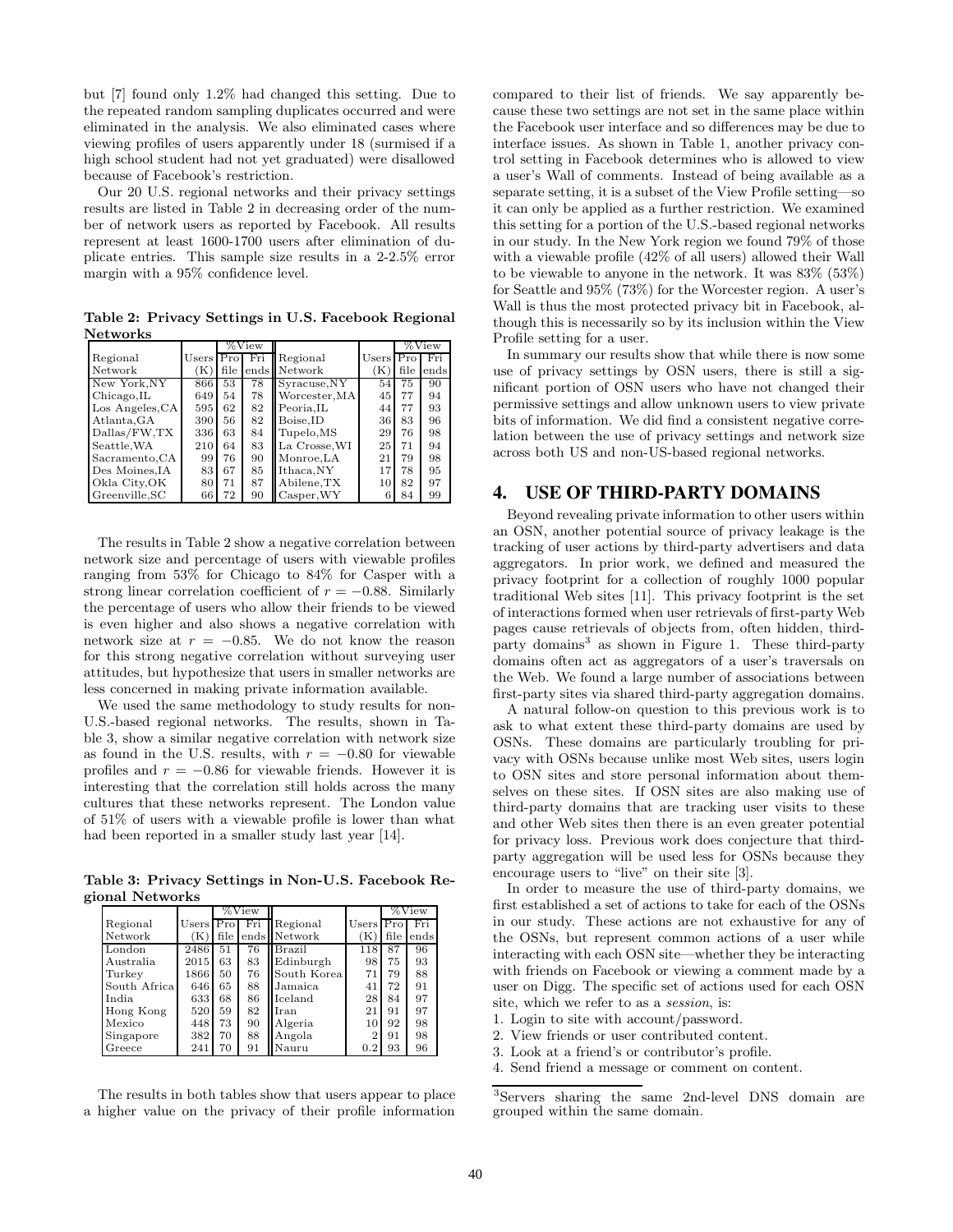|                       | Online Social Network |      |                  |  |     |       |              |                             |  |  |
|-----------------------|-----------------------|------|------------------|--|-----|-------|--------------|-----------------------------|--|--|
| Third-Party Domain    | <b>Bebo</b>           | Digg | Facebook Fr'ster |  | Hi5 | Imeem | $\rm{LiveJ}$ | MySpace Orkut Twitter Xanga |  |  |
| doubleclick.net       |                       |      |                  |  |     |       |              |                             |  |  |
| 2mdn.net              |                       |      |                  |  |     |       |              |                             |  |  |
| advertising.com       |                       |      |                  |  |     |       |              |                             |  |  |
| atdmt.com             |                       |      |                  |  |     |       |              |                             |  |  |
| googlesyndication.com |                       |      |                  |  |     |       |              |                             |  |  |
| quantserve.com        |                       |      |                  |  |     |       |              |                             |  |  |
| adbrite.com           |                       |      |                  |  |     |       |              |                             |  |  |
| google-analytics.com  |                       |      |                  |  |     |       |              |                             |  |  |
| yieldmanager.com      |                       |      |                  |  |     |       |              |                             |  |  |

Table 4: Top Third-Party Domains Used by OSN Sessions

5. Return to user home.

6. View networks/groups.

7. Look at members in a network/group.

8. Logout from site.

While this session was being executed at each OSN, the set of retrieved objects were recorded via the "Pagestats" Firefox browser-extension [5], which records information about each HTTP request and response. A session was performed manually for each of the eleven OSNs with Pagestats logging the retrieved objects. The post-processed log yielded the list of third-party domains where at least one object was retrieved for each OSN. This session and analysis was repeated five times for each OSN after observing that not all actions always caused the same set of third-party objects to be retrieved. Table 4 shows key results of our analysis with the third-party domains most widely used. A  $\sqrt{x}$ is used to indicate situations where the third-party domain was used in the majority of the five sessions executed at the given OSN. The 9 third-party domains with at least three  $\checkmark$ 's are shown in the table. Another 12 third-party domains (not shown) occur in a majority of sessions for two of the OSNs and another 36 third-party domains occur in a majority of sessions for one of the OSNs. To understand the sensitivity of our results to the session of actions we choose, we extended our session for a subset of the OSNs to include writing on a comment wall, using an application, joining a group and editing the user profile. These additional actions did not result in the use of additional third-party domains except for the applications, which caused the browser to go to new third-party domains used by these applications. We observed approximately one new third-party domain accessed for each new applications we used.

Table 4 indicates much common usage across OSNs with doubleclick.net and 2mdn.net consistently represented across the 11 OSNs. Overall there is high usage of these third-party domains by most OSNs. The median number of unique third-party domains contacted at least once for an OSN was 25 and the median number of unique third-party domains contacted at least once per OSN session was 12. Even Orkut, which is shown using none of the top third-party domains in Table 4 is part of the Google network of domains.

To understand the significance of these third-party domains in making associations not only between OSNs, but also with traditional Web sites, we re-ran our study of roughly 1000 popular URLs from [11] in February 2008. We used the batch-mode feature of Pagestats and gathered results from 967 URLs. The third-party domain results of this updated

study for popular Web sites show over a 30% increase in the penetration of the top-10 third-party domains amongst popular Web sites relative to April 2006 results in [11]. Particularly noteworthy for this work is that the third-party domains listed in Table 4 are all in the top-10 third-party domains for popular Web sites.

The use of third-party domains with the capability to track user activity is pervasive for OSNs even as it continues to grow for traditional Web sites. This trend is of particular concern as OSN users being tracked have explicitly identified themselves by logging into the OSN and provided the OSN with personal information.

# 5. PRIVACY PROTECTION

Users are generally unaware of who has access to their private information on OSNs. Interestingly, most users may be able to carry out a large fraction of their actions on OSNs while significantly shrinking the amount of private information that is made available to others. Most of the thousands of popular applications on OSNs like Facebook do not need complete access to the private information of users, yet Facebook gives users no choice if they want to download and use an externally created application. For example, it is hard to justify the use of information other than the list of friends is required to run popular applications such as Scrabulous.

We need a way to enumerate the precise private bits of information that are actually needed for a user to interact with and make full use of the myriad features of a OSN. While the privacy bits may vary with a specific feature (some external applications may genuinely need more information than others), we can do much better than the current all or nothing approach. Limiting access to just friends or those in a network is not fine-grained enough. We could start bottom-up and hand out information to more and more users/networks based on need. Just as there are groups, networks, etc. as aggregating mechanisms there should be a way to deny private information at each aggregation. It should be possible to both deny and enable access to private information at the same level of granularity.

OSNs must clearly indicate the bare minimum of private information needed for a particular set of interactions. If an external application requires access to list of friends and nothing else, then the default should be that bare minimum. If additional features of the application require access to other bits of private information then access to the supremum of the information could be enabled, and no more.